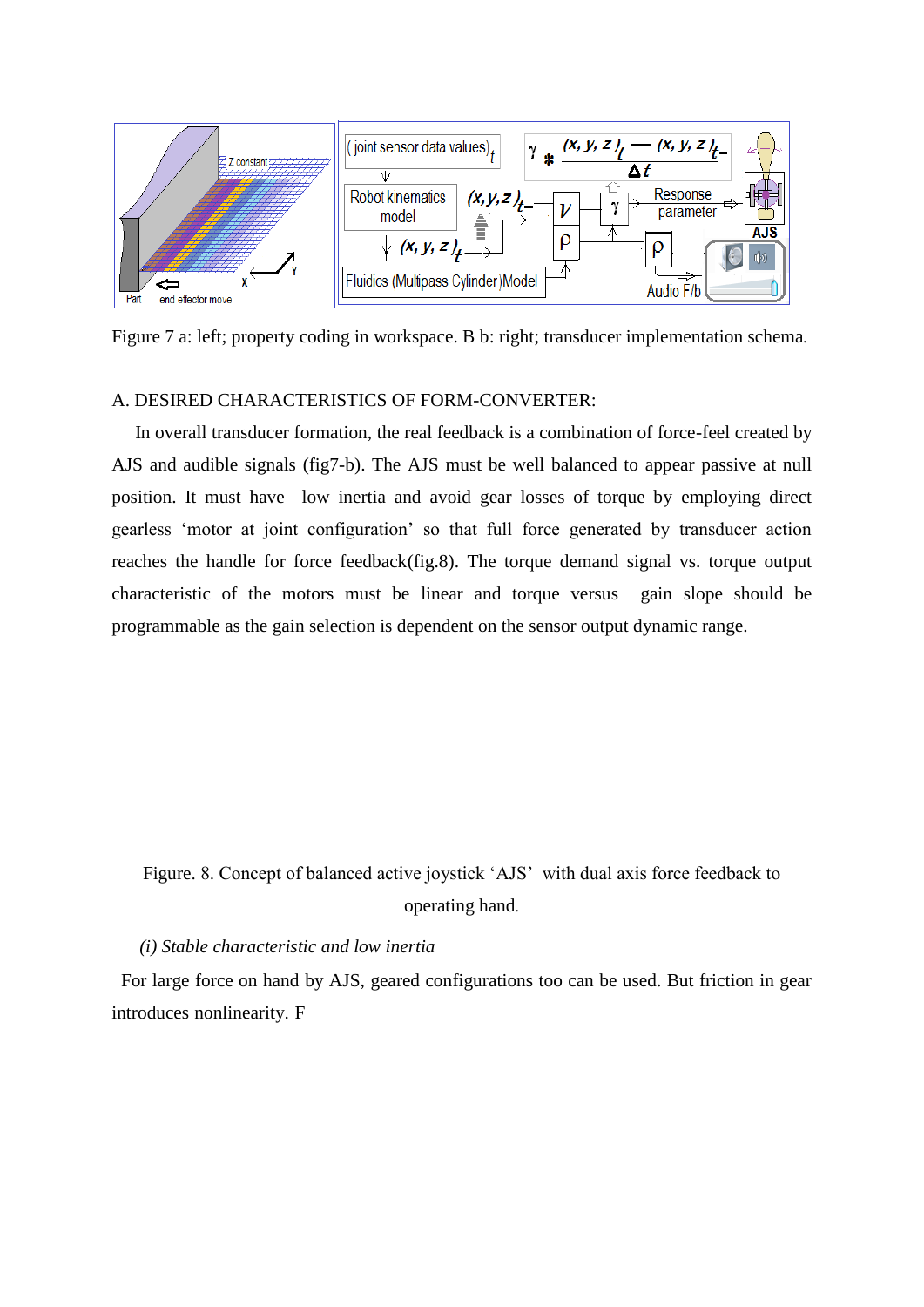mark in sensing the synthesized reaction. The gear must be low back lash type in construction else it introduces a dead band in operator input around '0' condition in operator input which occurs in condition of restart. It is dealt with in a later section. Experiments in this work have used non-geared configuration.

### *(ii) Compactness and energy efficiency*

 Operator interface in real systems need to generate high force-feedback only at contact with unapproachable object as an unusual condition. The infrequent need for high force on operator hand is met by using torque controlled motors with moderate continuous duty rating but intermittent high (up to 300%) torque delivery (fig.9a,10a). The motor and controller combination should be energy efficient [18][19][20] for ensuring compactness and achieving low inertia of overall assembly.

#### *(iii) Tunable force exertion*

 For RP conversion to 'force-on hand' , the servo motor and controller combination is configured in 'torque-mode' and operating sensitivity is designed as illustrated in figures 9 and 10. For example, choosing (I) permits rated torque generation only in entire piston stroke and (II) sets use of 50% range for proximity zone and 200% torque on object contact. Type (I) is suited for manipulated objects while (II) and (III) are suited for non-contactable objects. Type (III) offers coarse force feel in vicinity and rigid opposition on contact and serves best with high torque motor (fig.10) for obstacles and fixtures in workspace.



Figure 9 a:  $\theta$  axis command Voltage-Torque Characteristics. b:  $\theta$  motor characteristics in torque control mode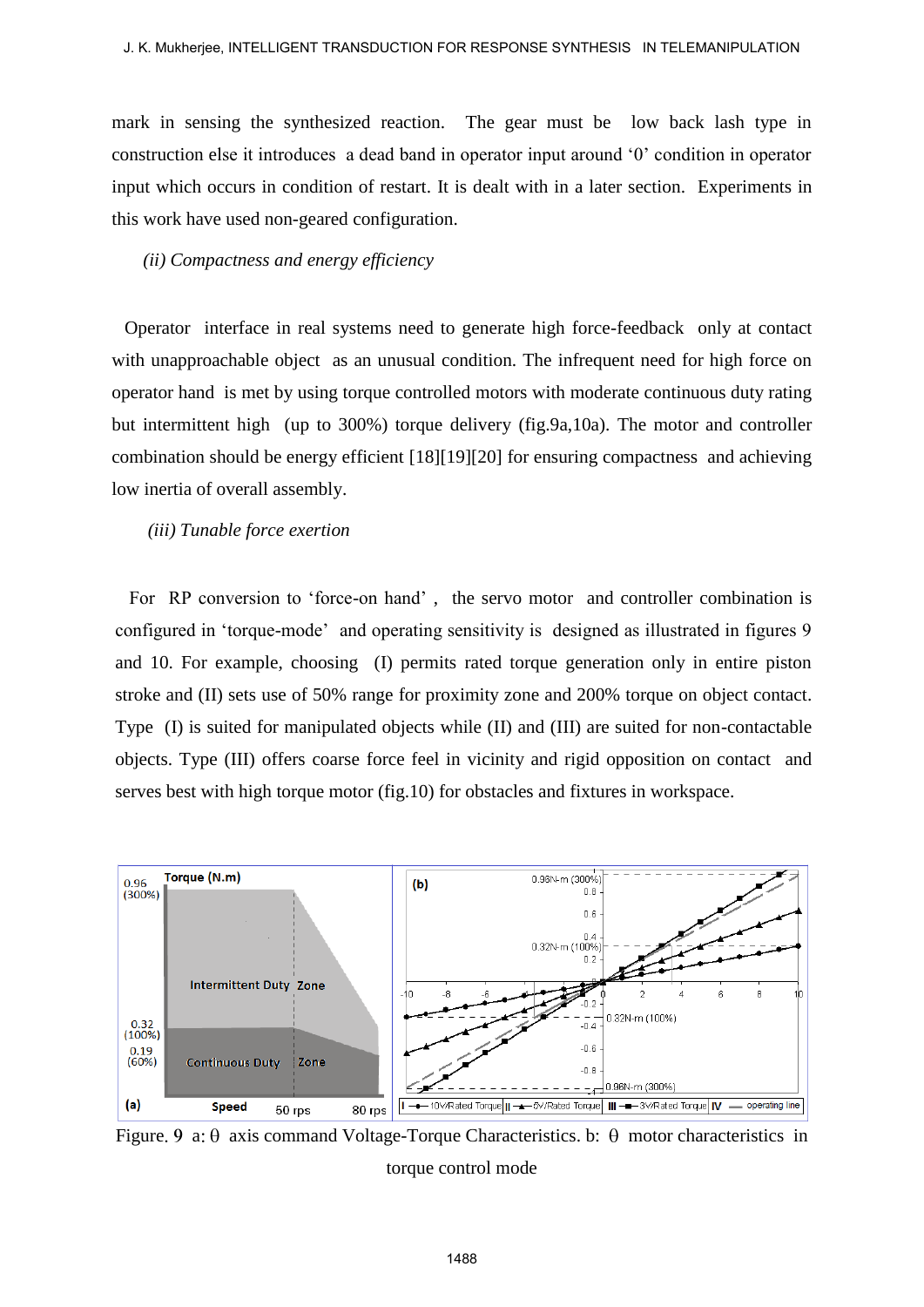

Figure 10 a:  $\theta$  axis command Voltage-Torque Characteristics. b:  $\theta$  motor characteristics (torque control mode)

 *(iv) The experimental Active Joystick 'AJS'* 

Active joystick (AJS) has been formed using 100 W motor on  $\theta$  axis and 400 W motor on  $\phi$  axis. Though  $\phi$  axis has increased inertia relative to 100 W motor, it is less than that of a motor-gear combination and has zero back lash thus eliminating all problems attributed to geared- axes . Axes are adequately counter -balanced. As a consequence the force felt by



Figue. 11 a (left): The Active Joy-Stick built in laboratory. b: Force feel on operator hand

the hand (fig.11) is purely owing to the motor torques only. The  $\theta$  axis has 0.32 N-m torque capability up to 50rps with torque constant  $0.36N$ -m/A. and  $\phi$  axis has torque 1.27 N-m up to 50rps with torque constant 0.49N-m/A. Experiments were done for both exclusively. The AJS developed in laboratory (fig 11) employs light wooden handle and aluminum chassis to keep inertia low and uses counterweights to attain balance. Motor at joint without gear is the key feature. The operating characteristics are set in experiments here along the dotted operating lines (fig. 9b.10b).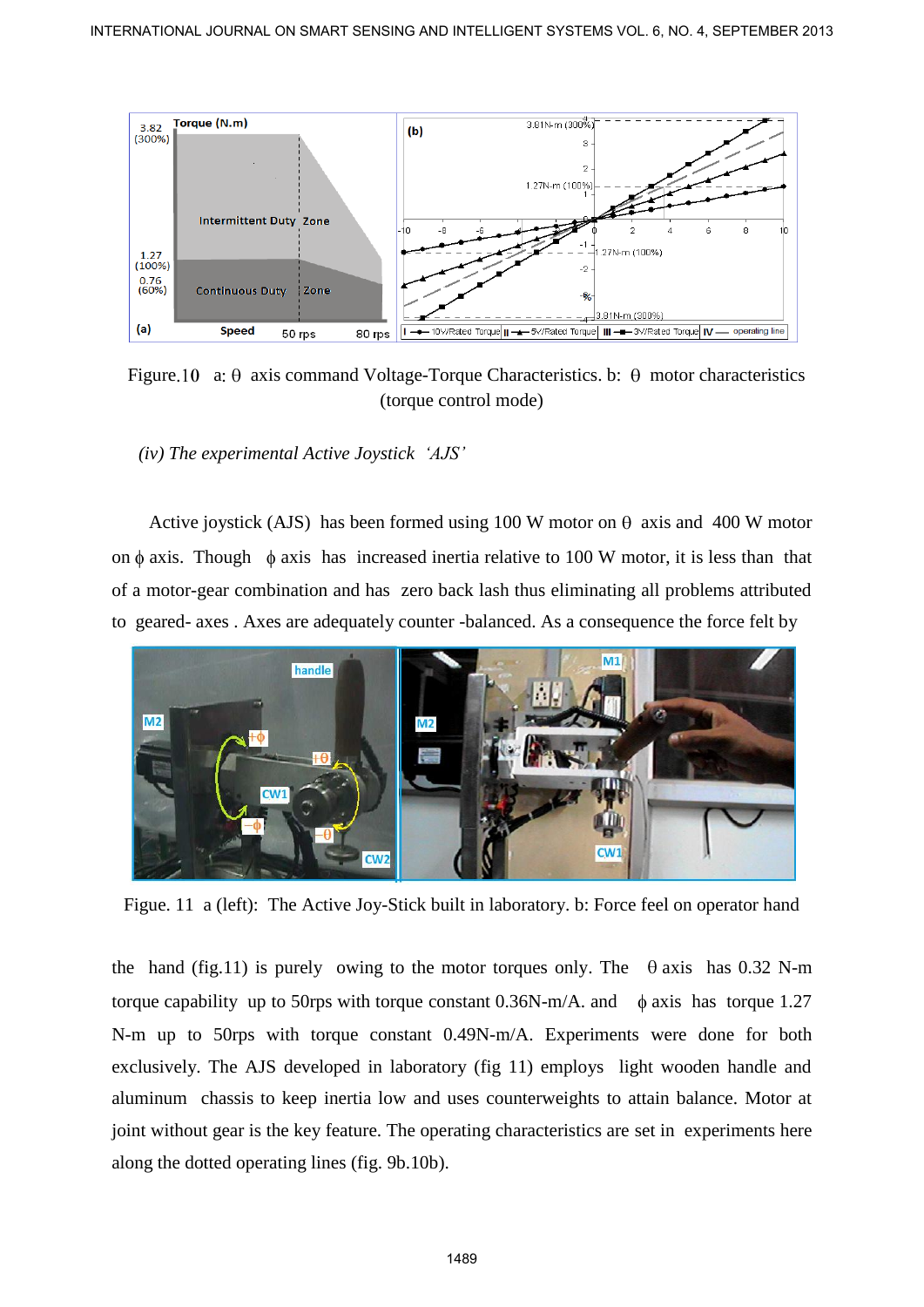### V EXPERIMENTAL PERFORMANCE

An experimental set-up is built using a tele-controlled set up that uses 5 DOF robot [21] of Cartesian type (fig.12a). The REE can be oriented in space by rotations in two mutually orthogonal plane and located by 3 axis Cartesian positioning in a workspace of size1000x1000x600mm. The robot and associated control set-up is equipped with joint position and velocity sensing electronics [22]. The servo system executes all motions with commanded speed in closed loop controlled manner[23][24]. During a single axis motion execution, joint position and velocity are sensed and computations (fig7b) are done to form RP as per model. RP signal are applied to AJS for torque generation (fig 12b). The problem of placing aforementioned model in REE's motions path while approaching a body is solved by associating  $\rho$  values in workspace model (fig. 7a) which is discrete position representation in the 3D Cartesian work space analogous to 'pixel' in 2D image representations and referred as volume element or 'voxels'. The voxels also hold local property of this tiny space. The property can be of varied types and their use have yielded fast response in diverse methods like hit detection and robot path finding in 3D space [25] [26]. A solid cube placed in workspace appears as in figure 7a. In 3D space of the robot 'Z' (height) is kept fixed at 300 mm,  $\gamma_m$  values in the 2D plane are assigned by treating it as 2D array and REE motion is permitted in this plane. In experiments, X motion occurs at controlled speeds along constant 'Y' within coded zone.



Figure (left )12a , 5 DOF Cartesian robot experimental set-up. Figure (right)12b. A single axis test setup in the experiment. AJC is joystick controller, time stamping is used for unified temporal data referencing.

## A. RESPONSE PARAMETER 'RP' GENERATION:

 In the experiments, slave motor (5DOF robot) worked on velocity control mode. Velocity control signal to the controller was formed by 14 bit accuracy D/A output and updated at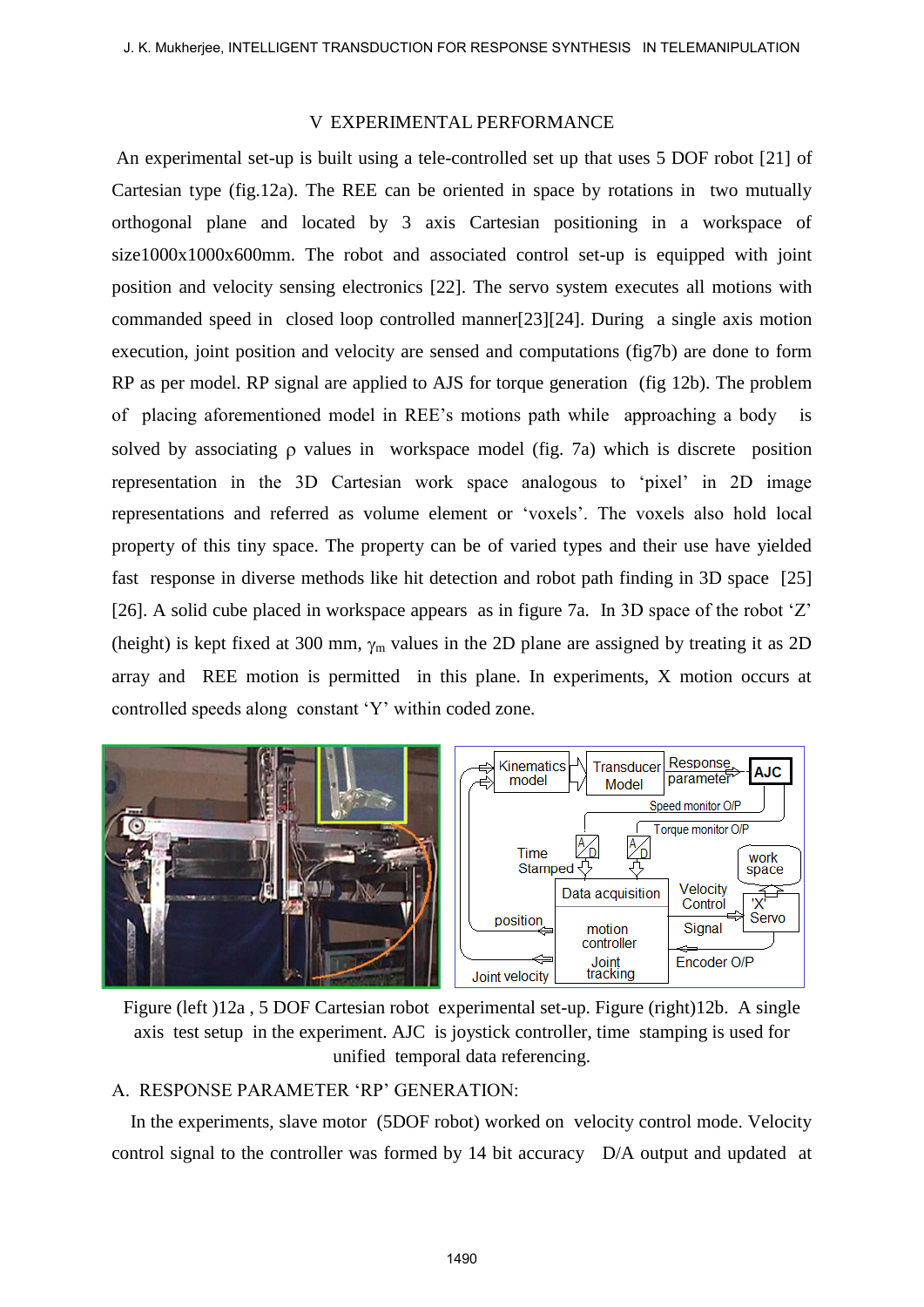100 Hz. Shaft encoder tracking was achieved by the slave joint controller and time stamped position was acquired. For high speed approaches, the object surface was used as data coded limit and real object was removed for avoiding inadvertent damage during experiments, .

### *(i) Regular size 'G' based model*

The probe robot arm was moved along a fixed 'Y' at different constant velocities which were sensed by the robot joint sensors in real time. The 'F' values generated by the model are shown in figure 13. 'RP' developed by the system for same conditions but constant accelerations and constant deceleration are shown in figure 13b and 13c.



Figure 13 'RP' generated at different seeds of REE for transducer model coded as per (10)  *(ii) Effect of variation of 'gap' between bypasses* 

The parameter 'G' i.e. gap(fig.5a) is mapped as 'k' (integer) numbers of voxel of length 'V $x$ '. Therefore 'k' is scale factor between real workspace and model. For  $k=2$ , fluid resistance  $\gamma$  forms an array that appears as

$$
\gamma_1, \gamma_1, \gamma_2, \gamma_2, \gamma_3, \gamma_3, \gamma_4, \gamma_4, \dots \gamma_{(n-1),} \gamma_{(n-1)}, \gamma_n, \gamma_n \tag{10}
$$

 The profile is depicted by different color code in figure (14 a) and is repeated for a set of Y values for facilitating single axis motion along X axis.If value of gap 'G' is reduced then 'k' reduces. Lowest value can be  $k = 1$ . The coding is shown in figure 10a and effect is depicted in figure 11b. The advantage of narrow gap is evident in closer vicinity where a responsive operator reduces speed causing REE slowing down but bypasses being nearer still senses slowdown owing to frequent change of  $\gamma$  rather than change of 'v' which may not be appreciable over short travel. An interesting way of enhancing closeness perception is to have gap 'G' of different sizes. At periphery of vicinity G can be longer and close to object it can be reduced. For such case the  $\gamma_m$  coding for the same part is as shown in figure 14b. The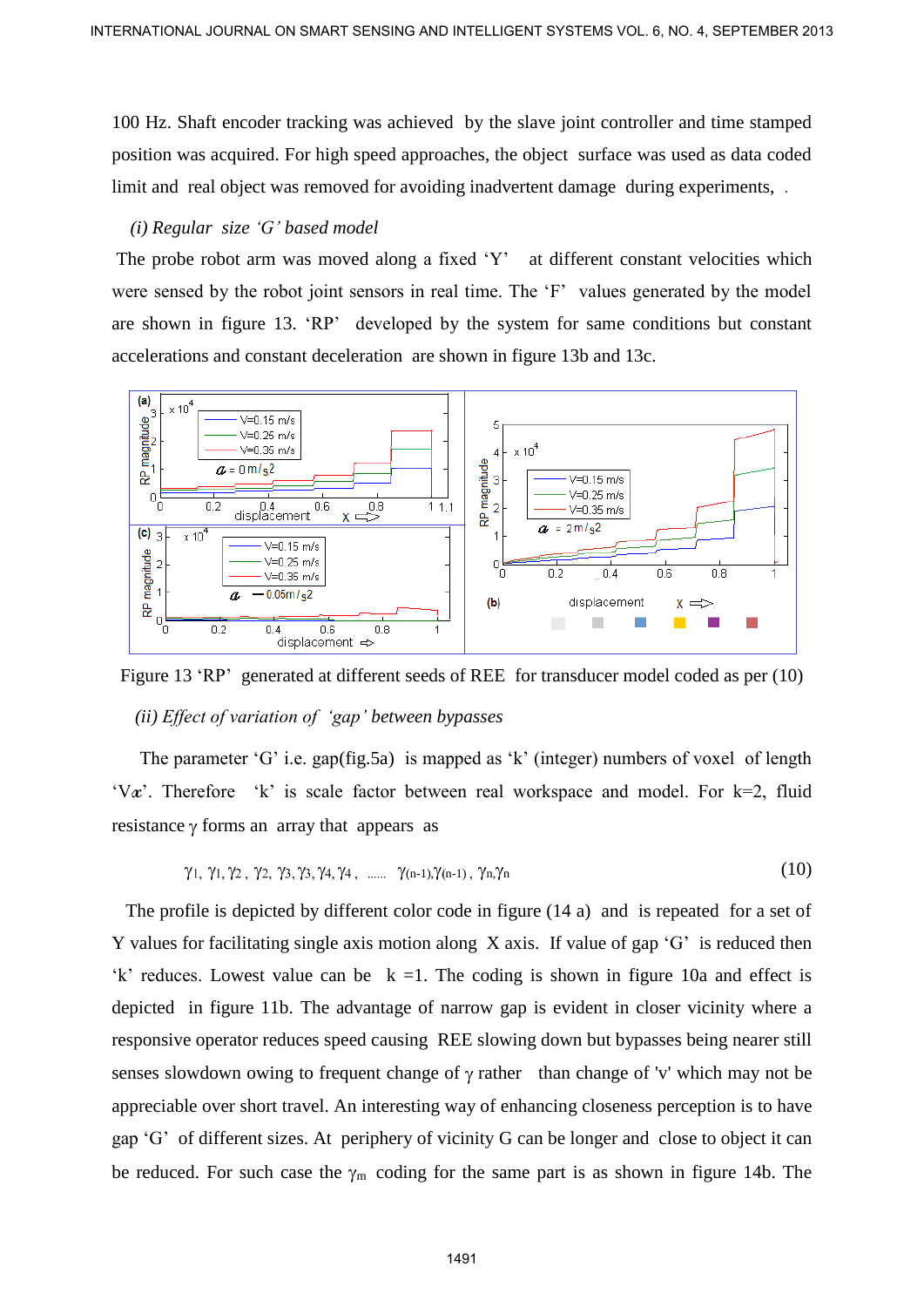resulting 'RP' is shown in figure 16c. As REE approaches closer to the object the transducer produces more frequent 'RP' change giving feel of increasing proximity by increasing frequency of step changes on AJS.



Figure 14a. Coding for narrow 'G'; Fig. 14b. for unequal gap 'G'

# *B. Performance of the transducer*

## *(i) Performance for approachable part*

The servo controller of AJS motors provide instantaneous torque proportional signals at monitoring output. For a nominal holding position at 75mm from the AJS shaft, the force appears as in figure 15 for REE motion executed by controller at zero acceleration, constant acceleration and constant deceleration. Tests with narrow regular G as well as varying G too have been conducted (fig16).



Fig.15 Performance of transducer ( $\theta$  axis) for constant G and fixed, accelerating and decelerating motions.



Figure 16. Effect of changing 'G' on force feedback. a; regular gap with  $k=2$ , b; regular gap with  $k=1$  and c initially  $k=2$  and later  $k=1$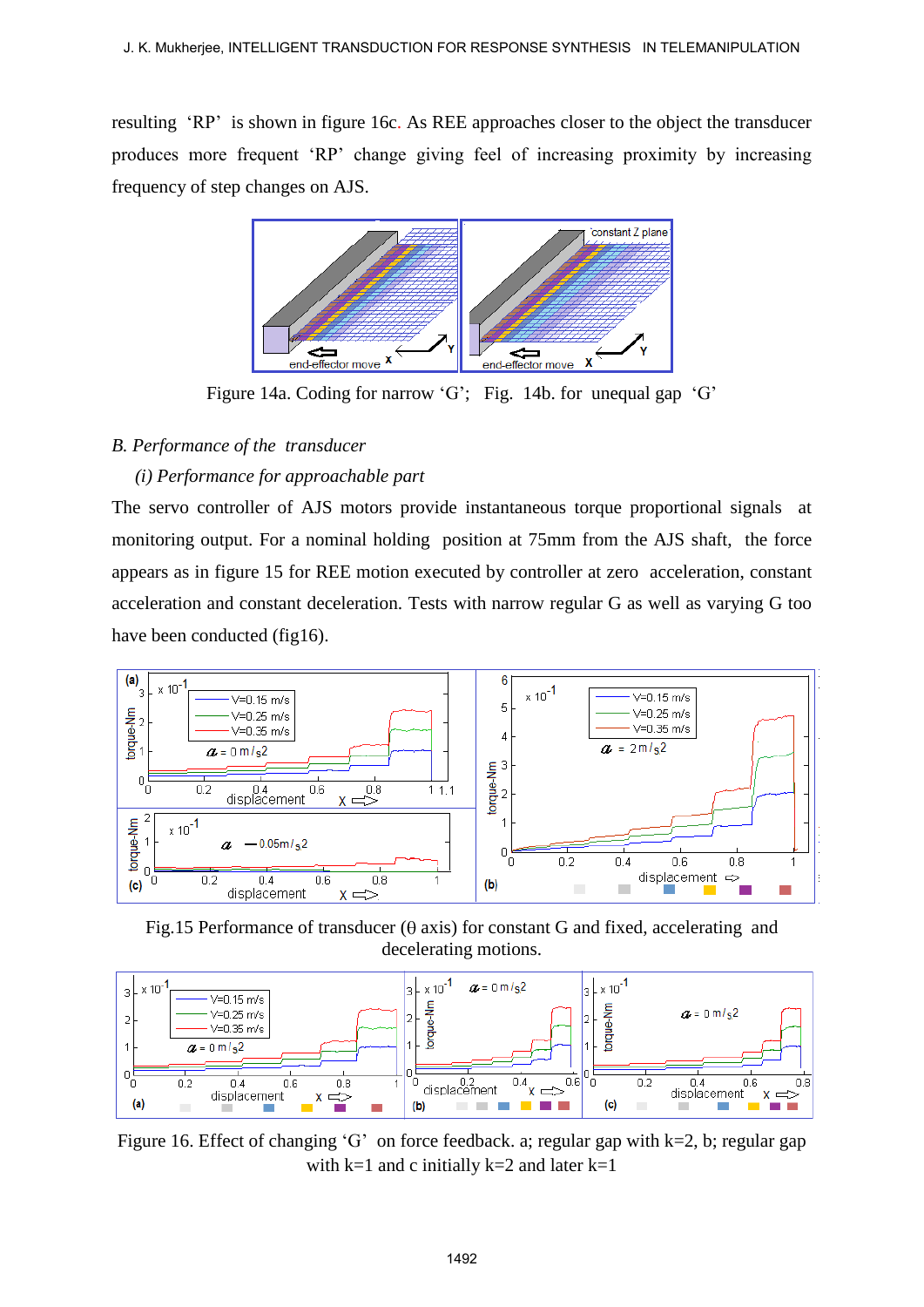The AJS produces stepped force opposing operator hand which increases in magnitude with advance of REE towards object. For higher velocity of approach, at same relative distances from object surface it produces higher force magnitude step. On frequency scale the faster move generates increasing frequency of steps. A design with lower G near cylinder end offers relatively faster step occurrence at low velocity too and enhances perception of approach to object more effectively.

### *(ii) Performance for un-approachable part*

 An unapproachable part is modeled by coding the last layer adjacent to a part (red in figure 17a) with an additional attribute whose effect is to consider 'F' as a predetermined high value rather than as computed by (7). The  $\gamma_m$  coding for unapproachable part along with blocking layer and F generated for it appear in figure 17a and 17b. Note that such block may cause shock on AJS for fast move but the preceding high opposition by AJS actually prepares the operator for the situation. For a slow move stepped force at block is manageable. Progressively reducing G in design can restore frequency based feel for slow speed too.



Figure. 17 unapproachable part (left) and F generated for it (right)

The 'RP' in experiments produced perceivable opposition force to operator's hand placed at nominal distance of 75 mm from rotation axes in manner expected using  $M_1$  on 100% dynamic torque range for approachable objects. For non approachable objects, rigid opposition at conditions equivalent to body contact was not felt adequate at operator's hand using  $M_1$ . Operator, if not cautious can force through the opposition. However using  $M_2$ , perceivable rigid opposition could be formed within 88% of torque range. For constant speed move, generated by computer controlled servo, appreciable stepped changes in force were produced for low speeds when high torque gains were set. But for speeds above 0.3 m/sec. force was high enough to push back inexperienced operator. Response parameter developed here works well (table 1). Individual's sensitivity being different, range tuning is desirable. INTERNATIONAL JOURNAL ON SHAFT SENSING AND INTELLIGENT SYSTEMS VOL. 8, NO. 4, SEPTEMBER 2013<br>
The AIS produces stepped force opposing operator hand which increases in magnitode<br>
which advance of REE towards ignorates in t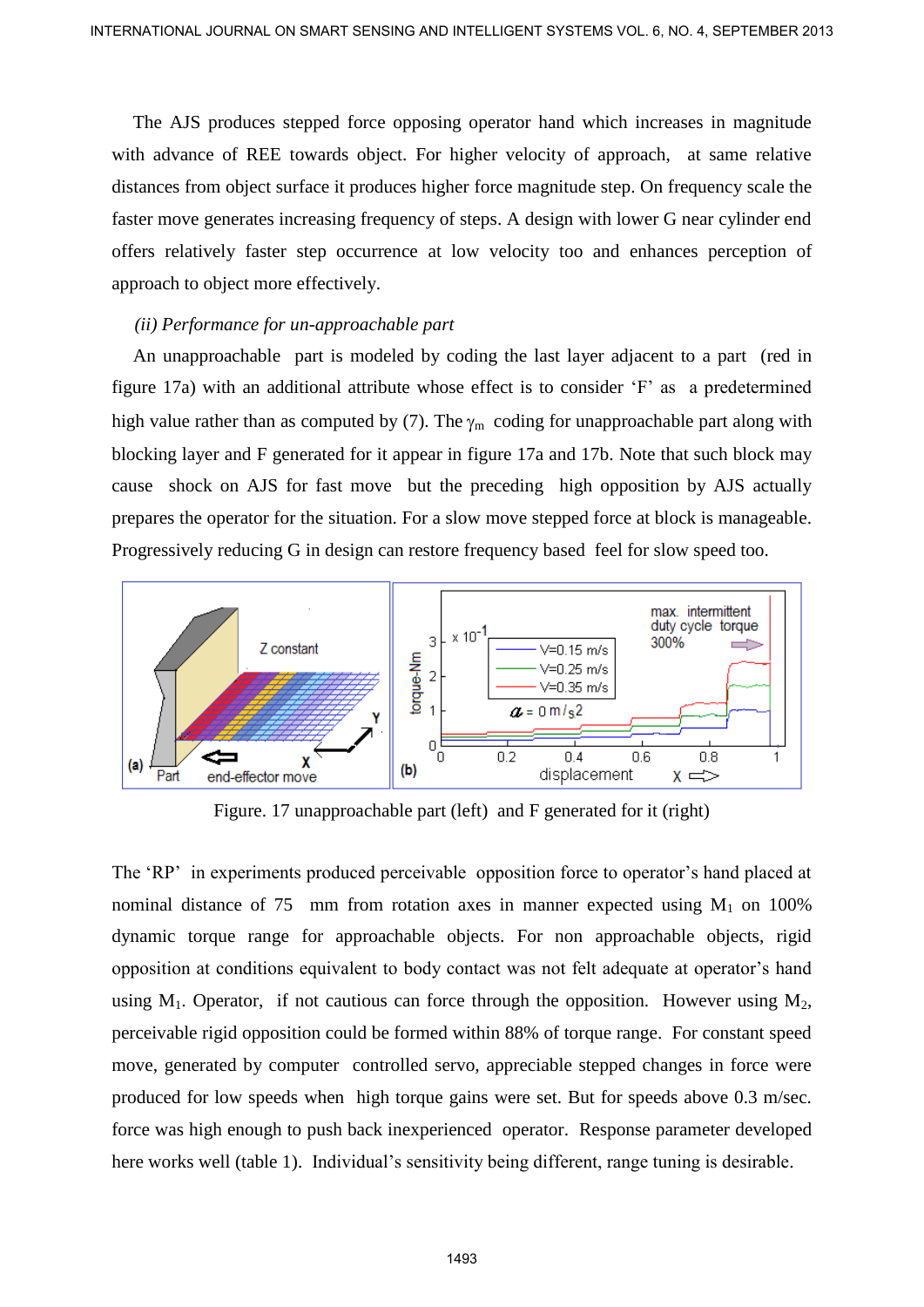|                | Mode                 | <b>Control</b>    | <b>Torque Usage</b> | <b>Experimental observation</b>               |
|----------------|----------------------|-------------------|---------------------|-----------------------------------------------|
| <b>Motor</b>   |                      | signal (volts)    |                     |                                               |
| M1             | Vicinity<br>at       | $0 - 3.6(+/-)$    | Normal demand       | Effective force feedback dependant on         |
|                | normal speed         |                   |                     | vicinity. AJS operation is low inertia, quick |
|                |                      | $3.6 - 8 (+/-)$   | Overdrive 250%      | response. Transducer action very good.        |
|                | <b>High Velocity</b> |                   |                     | Well suited for delicate manipulation.        |
|                |                      |                   | Full<br>overdrive   | Distinctly felt contact opposition, operator  |
|                | Contact              | $10.0 (+/-)$      | $(300\%)$           | caution must for not breaking to que limit.   |
| M <sub>2</sub> | Vicinity             | at $0 - 3.8(+/-)$ | Normal demand       | Effective force<br>feedback dependant on      |
|                | normal speed         |                   |                     | vicinity with wider force range. Transducer   |
|                | <b>High Velocity</b> | $3.8 - 7 (+/-)$   | Overdrive 200%      | action very good. AJS feels heavier on hand   |
|                |                      |                   | partial overdrive   | Rigid<br>opposition<br>at contact, robust     |
|                | Contact              | $10.0 (+/-)$      | $(250\%)$           | operation against<br>operator error. Well     |
|                |                      |                   |                     | suited for obstacles and non contactable      |
|                |                      |                   |                     | objects                                       |
|                |                      |                   |                     |                                               |

Table 1: Force Output Performance Of AJC In Intelligent Transducer.

The participating experimenters were permitted to set 'RP to force ratio' by adjusting torque gain of M1or M2 as per their sensitivity. All experimenters perceived the approach phenomenon in spite of not being allowed to see the robot and workspace

### VI IMPROVEMENT OF OPERATING INTERFACE

 The RP maintains passivity in operator controlled motion loop as stopping motion causes F=0 condition and operator can hold the robot at place in vicinity of a part. However the operator should continue to perceive vicinity in some way else sudden motion can be initiated by him/her in absence of vicinity feel and in systems having limited bandwidth for feedback, contact with considerable mechanical impact can occur. The AJS formed for converting RP to real force perception using toque motor may have a drawback. For developing significant force on operator hand the torque motor needs to be bigger and hence result in low or at best moderate bandwidth of the force conversion from RP. Solution lies in using  $\gamma$  (8) in an ingenious way to form multimode interface at master.

Motivated by multimode interface [28] we form it by feeding tones to a audio speaker based on  $\gamma$  (figure 13). While the RP is used for developing opposing torque by AJS,  $\gamma$  dependent variable frequency audio tone makes the operator aware of relative closeness to the object even when REE is kept standstill by operator.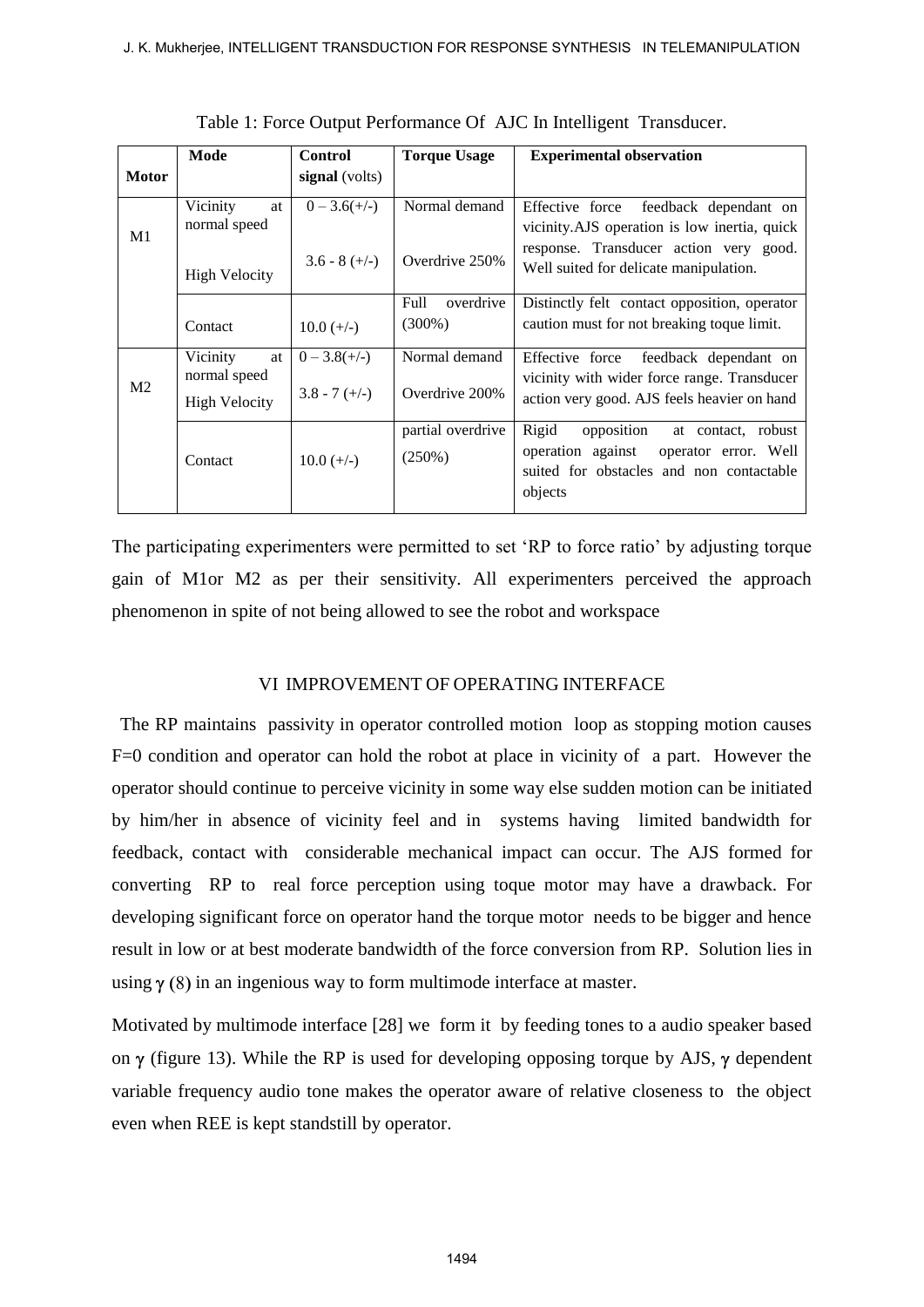

Figure. 13 Audio tone fed to speaker amplifier.

Top to bottom; tones at locations approaching object irrespective of speed of approach.

# VII CONCLUSION

Efficacy of the synthesized transducer lies in its capability of distinctly different response creation for manipulated and non approachable objects like workspace construction features and obstacles defined by the task definition in a structured remote work environment. Yielding opposition to operator as well as rigid opposition is feasible in the transduction scheme. The vicinity activation model effectively supports intelligent humanmachine interface formation.

The characteristic is tunable by tweaking independently behaving parameters. Spatial variation of bypass gap 'G' in non uniform manner can be used to cause more frequent change in the response parameter at closer vicinity and offer improved perception of approach to a body by temporal changes of force which are inherently immune to background noise arising from velocity sensing errors. This illustrates re-configurability of the model. The model is predominantly software implemented and so is highly amenable to automated formation for complex workspaces created by CAD modeled objects. Automated formation has been addressed [29] by imparting motion resistance property in the surrounding space around the modeled version of the real object. This gives a strong sense of relative object approach which is more effective than vision based approaches as a view by itself needs to be augmented with contextual interpretation aid [30][31]. Verification of the method is possible by using a laboratory version slave robot instrumented without interconnect INTERNATIONAL JOURNAL ON SIGHAT SENSING AND INTELLIGENT SYSTEMS VALUE AND A SEPTEMBER 2013 1<br>
INTELLIGENT SYSTEMS VALUE AND THE CONCEPT INTELLIGENT SYSTEMS VALUE AND INTELLIGENT SYSTEMS VALUE AND THE CONCEPT INTELLIGENT S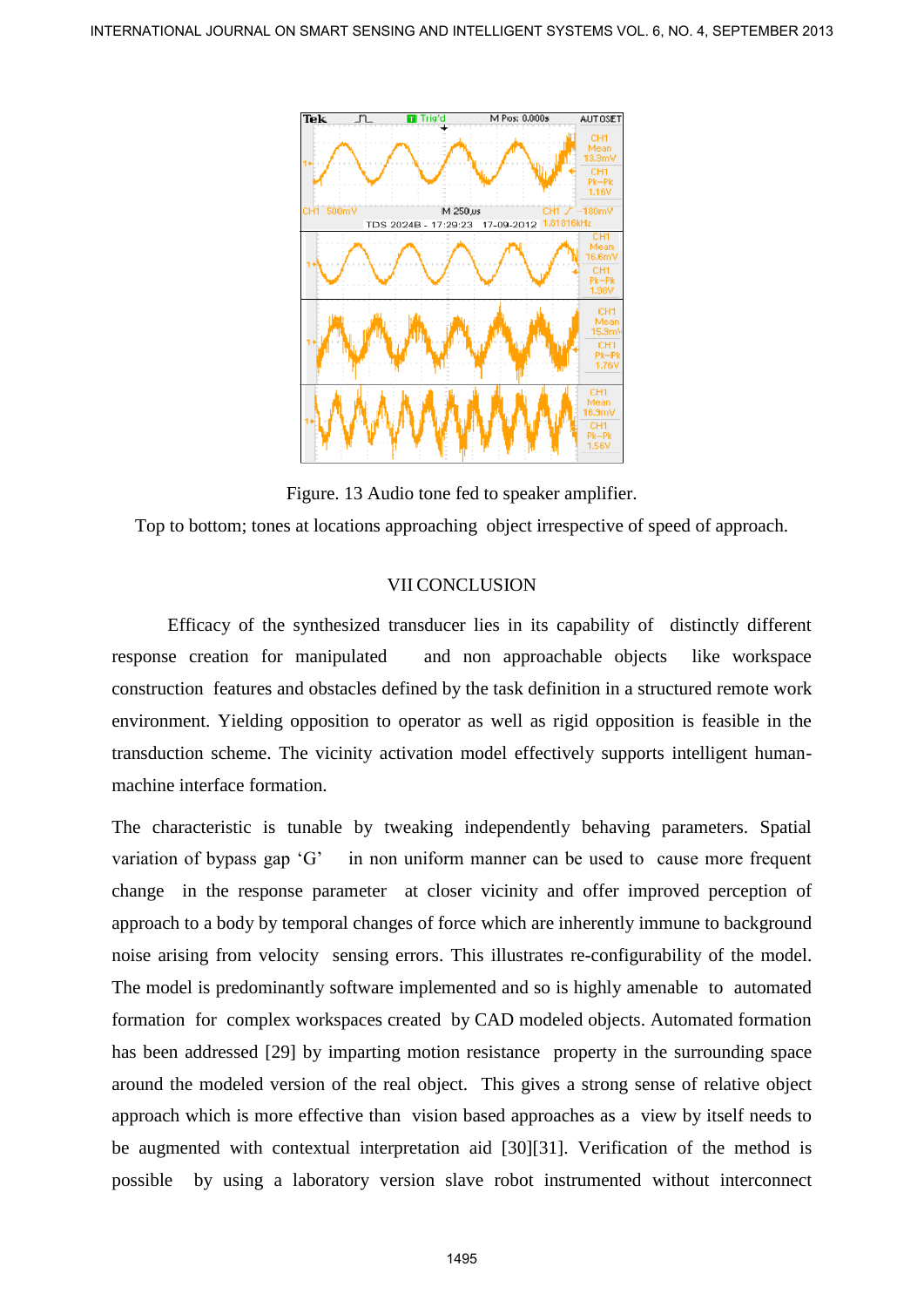encumbrance similar to that devised for wireless monitoring of utilities [32] as the wireless sensor networks are evolving with better functionality [33]. The transduction method developed here can also work with interfaces such as the electro-hydraulic type actuators [34] for heavy duty applications. Though the audio feedback is produced in different perception domain, fusion of effects happens in operator brain and the perception is effectively enhanced. The method is attractive for tele-managed probing as well as operator training systems for tele-control.

#### REFERENCES

- [1] Blake Hanford, "A design frame work for Teleoperators with kinaesthetic feedback". IEEE Transactions on robotics and automation, Vol 5 no. 4, August 1989.
- [2] D. A. Lawrence, "Stability and Transparency in Bilateral Teleoperation". IEEE Trans. Robotics and Automation, 9(5):624-637, 1993.
- [3] Zhuxin Zhang; Dingxuan Zhao; Tiehua Chen, "Master-slave manipulators bilateral control system with force tele-presence,". IEEE Int. Con. on Robotics and Biomimetics, ROBIO 2007, 15-18 Dec. 2007
- [4] Harsha, A. M., Abeykoon, S.; Ohnishi, K., "Realization of Virtual Master Manipulator Using Bilateral Control," Industrial Informatics, IEEE International Conference on , vol., no., pp.833,838, 16-18 Aug. 2006
- [5] Tao Ni, Hongyan Zhang; Songyue Liu; Yamada, H., "Teleoperation system with virtual reality based on stereo vision," International Conference on Transportation, Mechanical, and Electrical Engineering (TMEE), 2011 , vol., no., pp.494,497, 16-18 Dec. 2011
- [6] Natonek. E., Zimmerman, T.; Fluckiger, L., "Model based vision as feedback for virtual reality robotics environments," Virtual Reality Annual In. Symp, 1995. Proceedings. , vol., no., pp.110,117, 11-15 Mar 1995
- [7] S. Payandeh and Z. Stanisic."On Application of Virtual Fixtures as an Aid for Telemanipulation and Training."  $10<sup>th</sup>$  International Symp. On Haptic Interfaces For Virtual Envir: and Teleoperator Systs., 2002.
- [8] S. Park, R.D. Howe, D. F. Torchiana. Virtual fixtures for robotic cardiac surgery. Fourth intl. Conf on Medical Image Computing and Computer-Assisted Intervention, 2001.
- [9] Sanchez, E., Rubio, A., Avello, A., "An intuitive force feed-back to avoid singularity proximity and workspace boundaries in bilateral controlled systems with virtual springs,". IEEE/RSJ Int. Conf. on Intelligent Robots and Systems, 2002 , vol.2pp.1302,1307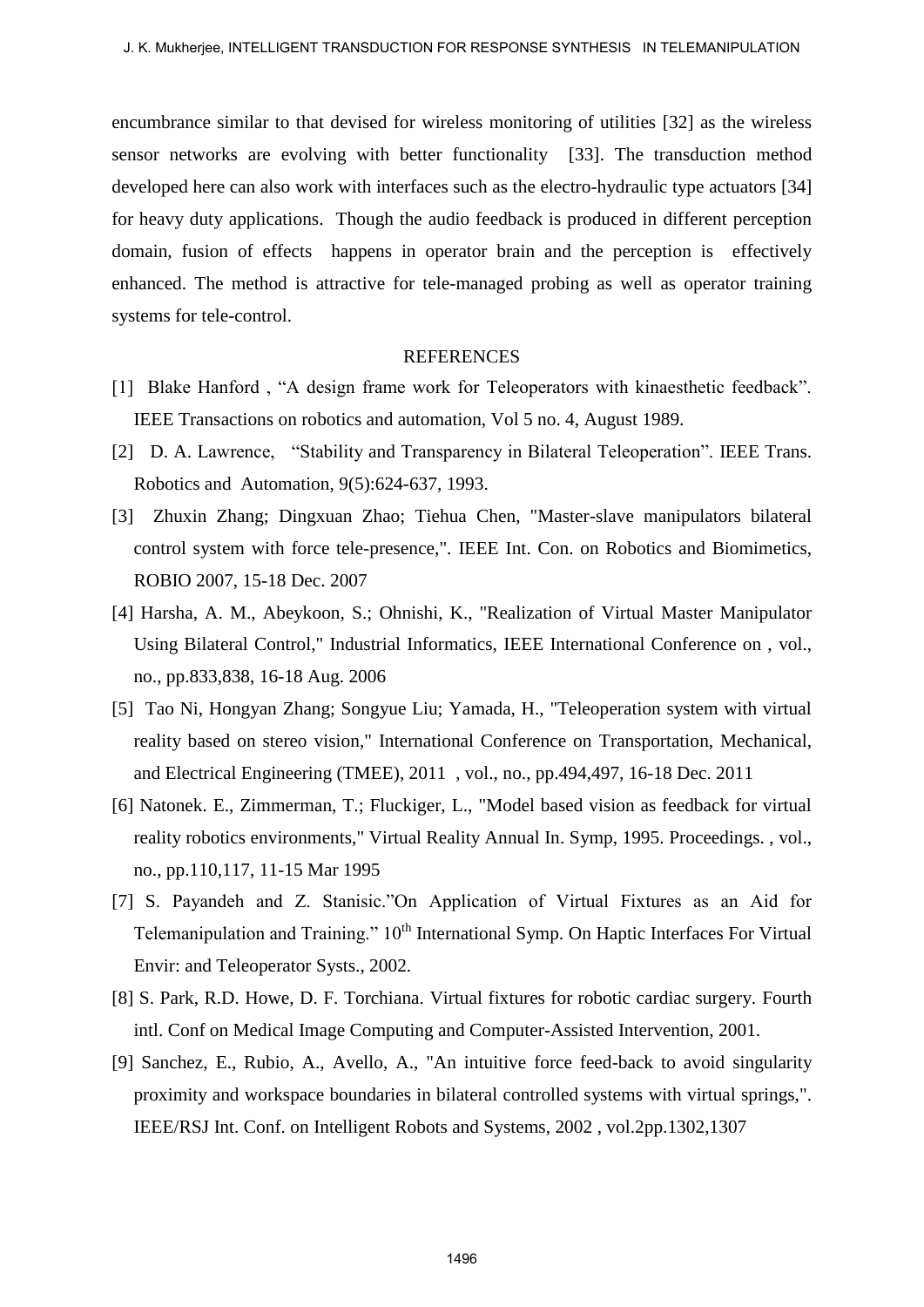- [10] A. Rubio, A. Avello, J. Florez, "On the use of virtual Springs to avoid Singularities and Workspace Boundaries in Force-Feedback Teleoperation". IEEE Proceedings of the International Conference on Robotics and Automation*,* Vol. 3, pp 2690-2695.2000
- [11] J. K. Mukherjee et al, "An Observer Based Safety Implementation in Tele-Robotics" Proceedings of International Conference TIMA-2011, Jan 2011, Chennai , India.
- [12] B. Hannaford and J.H. Ryu, "Time domain passivity control of haptic interfaces," in Proc. IEEE Int. Conf. Robotics Automation, vol. 2, 2001, pp. 1863–1869.
- [13] Li, P.Y., "Passive control of bilateral teleoperated manipulators," Proceedings of the American Control Conference, 1998. vol.6, no., pp.3838,3842 vol.6, 21-26 Jun 1998
- [14] C.O. Bennett, J.E. Myres, 'Momentum, Heat and Mass Transfer' McGraw Hill (1962)
- [15] S. Shinnaka, "A New Norm-Based Current Control Method for Energy-Efficient/Wide-Speed-Range Drive of Salient-Pole Permanent-Magnet Synchronous Motors" Power Electronics Specialists Conference, 2006. PESC '06. 37th IEEE; 2006; Page(s):  $1 - 7$ .
- [16] He-song Huang,; Jing-peng Bi, Ya-nan Wang, Xiao-qi Zhang, The design and simulation of permanent-magnet synchronous motor's servo control system based on DSP; Artificial Intelligence, Management Science and Electronic Commerce (AIMSEC), 2011 2nd Intl. Conference on; 2011; Page(s): 4439 – 4442.
- [17] Yuping Huang, Guoping Zhao, Gang Bao, Zuwen Wang; Optimization design of the permanent magnent synchronous motor for electric actuator; Computer Science and Automation Engineering (CSAE), 2012 IEEE International Conference on; Volume: 1; 2012; Page(s):  $682 - 686$ .
- [18] Shinnaka, S., Sagawa, T.; A New Optimal Current Control Methods for Energy-Efficient and Wide Speed-Range Operation of Hybrid-Field Synchronous Motor; Industrial Electronics, IEEE Transactions on; Volume: 54 , Issue: 5; 2007; Page(s): 2443 – 2450.
- [19] Li Hongmei, Wang Xichen, Zheng Shusong, Bao Zhengjie, Ni Xiaojun; Novel Controller for Energy-Efficient and Wide-Speed-Range Drive for Permanent Magnet Synchronous Motor Based on the Interconnection and Damping Assignment Passivity Based Control; Volume: 1; 2010; Page(s): 83 – 87. INTERNATIONAL JOURNAL ON SHAFI SENSING AND INTELLIGENT SYSTEMS VOL. 3, NO. 4, SEPTEMBER 2013<br>
ION A RABIO. A Aveilo, J. Florez, "On the use of virtual Systems of the proceedings of the headers connections in Force-Fescheck
	- [20] Chaudhari, B.N., Fernandes, B.G.; Permanent magnet synchronous motor for general purpose energy efficient drive; Power Engineering Society Winter Meeting, 2000. IEEE; Volume: 1; 2000; Pages 213 – 218.
	- [21] J. K. Mukherjee et al "Remote managed Teleprobing for nuclear Applications "Proceedings- International conference-on Peaceful uses of Atomic Energy PEACEFUL ATOM (nuclear instrumentation-pg 154-169) Sept 29-Oct. 3, 2009 New Delhi